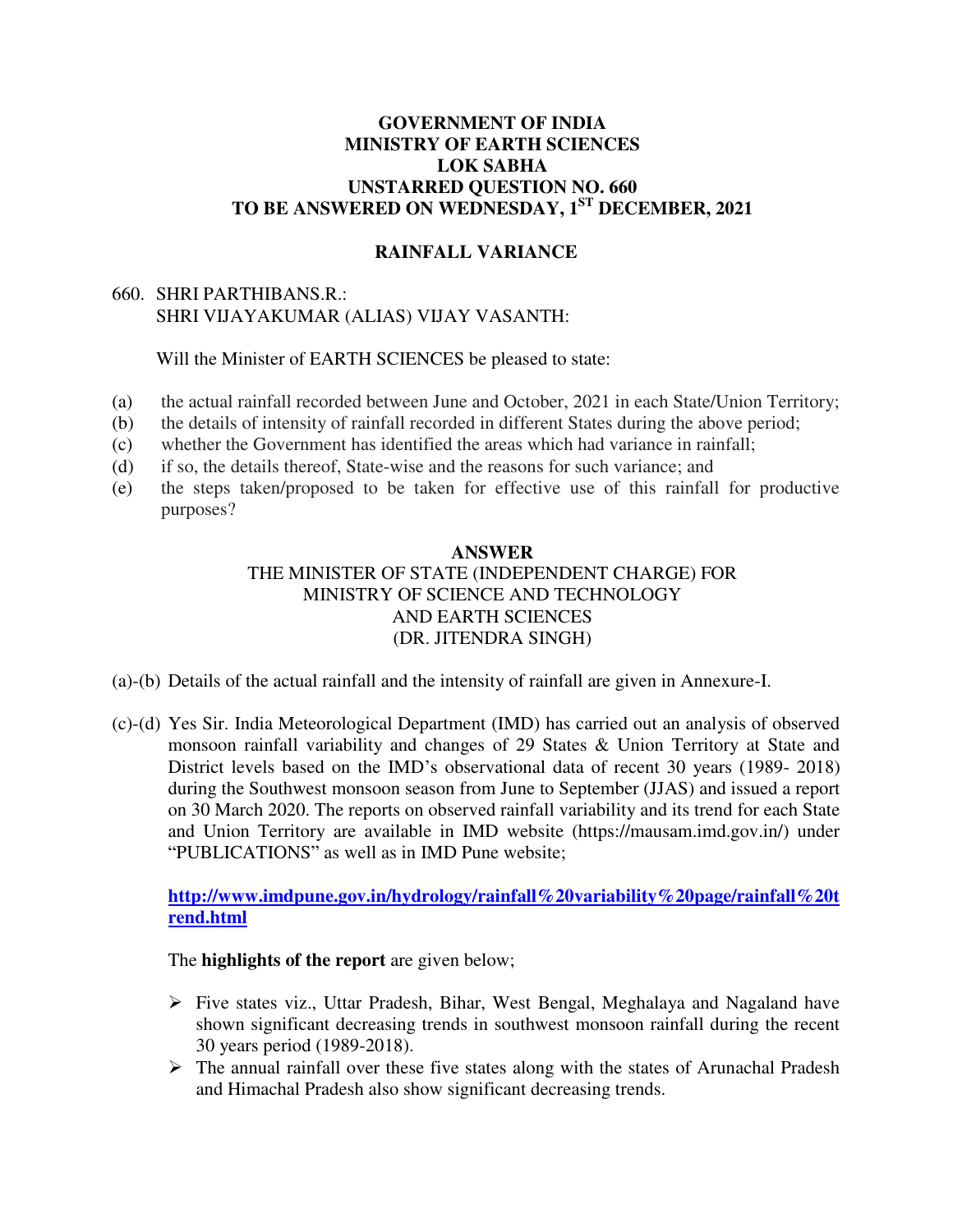- $\triangleright$  Other states do not show any significant changes in southwest monsoon rainfall during the same period.
- $\triangleright$  Considering district-wise rainfall, there are many districts in the country, which show significant changes in southwest monsoon and annual rainfall during the recent 30 years period (1989-2018). With regard to the frequency of heavy rainfall days, significant increasing trend is observed over Saurashtra & Kutch, Southeastern parts of Rajasthan, Northern parts of Tamil Nadu, Northern parts of Andhra Pradesh and adjoining areas of Southwest Odisha, many parts of Chhattisgarh, Southwest Madhya Pradesh, West Bengal, Manipur & Mizoram, Konkan & Goa and Uttarakhand.
- (e) The rainfall variance information is used for the R&D activities within the ministry and also shared with other stakeholders for its effective use and planning.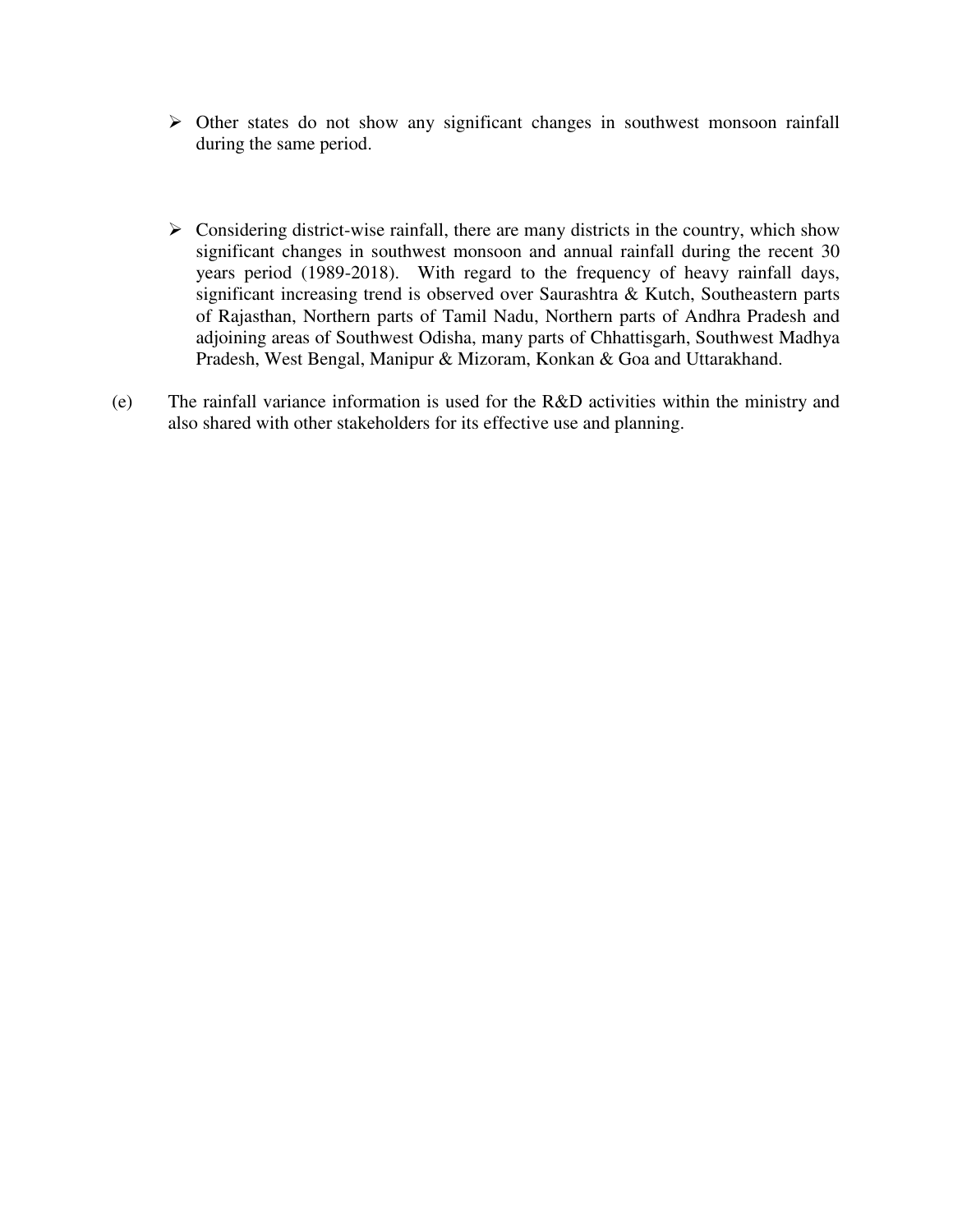# **Annexure-I**

| STATE-WISE RAINFALL (MM) DISTRIBUTION |                                 |                                |               |         |                 |
|---------------------------------------|---------------------------------|--------------------------------|---------------|---------|-----------------|
| S.                                    |                                 | PERIOD: 01.06.2021TO31.10.2021 |               |         |                 |
|                                       | <b>STATES</b>                   |                                |               | $\%$    |                 |
| NO.                                   |                                 | <b>ACTUAL</b>                  | <b>NORMAL</b> | DEP.    | <b>CATEGORY</b> |
| $\mathbf{1}$                          | A & N ISLAND (UT)               | 2438.1                         | 1936.2        | $26\%$  | E               |
| 2.                                    | <b>ARUNACHAL PRADESH</b>        | 1423.4                         | 1911.5        | $-26%$  | D               |
| 3.                                    | <b>ASSAM</b>                    | 1271.8                         | 1614.3        | $-21%$  | D               |
| $\overline{4}$ .                      | <b>MEGHALAYA</b>                | 2460.9                         | 3124.3        | $-21%$  | D               |
| 5.                                    | <b>NAGALAND</b>                 | 919.6                          | 1261.8        | $-27%$  | D               |
| 6.                                    | <b>MANIPUR</b>                  | 635.1                          | 1567.7        | $-59\%$ | D               |
| 7.                                    | <b>MIZORAM</b>                  | 1393.7                         | 1858.8        | $-25%$  | D               |
| 8.                                    | <b>TRIPURA</b>                  | 1349.6                         | 1628.6        | $-17%$  | N               |
| 9.                                    | <b>SIKKIM</b>                   | 2097.0                         | 1773.6        | 18%     | N               |
| 10.                                   | <b>WEST BENGAL</b>              | 1817.9                         | 1537.3        | $18\%$  | ${\bf N}$       |
| 11.                                   | <b>ODISHA</b>                   | 1126.4                         | 1255.5        | $-10\%$ | N               |
| 12.                                   | <b>JHARKHAND</b>                | 1160.4                         | 1129.4        | $3\%$   | $\mathbf N$     |
| 13.                                   | <b>BIHAR</b>                    | 1234.5                         | 1078.8        | $14\%$  | ${\bf N}$       |
| 14.                                   | <b>UTTAR PRADESH</b>            | 838.3                          | 821.2         | $2\%$   | ${\bf N}$       |
| 15.                                   | <b>UTTARAKHAND</b>              | 1356.1                         | 1212.2        | $12\%$  | ${\bf N}$       |
| 16.                                   | <b>HARYANA</b>                  | 601.1                          | 448.4         | 34%     | E               |
| 17.                                   | <b>CHANDIGARH (UT)</b>          | 641.2                          | 868.7         | $-26%$  | D               |
| 18.                                   | <b>DELHI</b>                    | 801.9                          | 597.5         | $34\%$  | E               |
| 19.                                   | <b>PUNJAB</b>                   | 473.0                          | 476.2         | $-1\%$  | $\mathbf N$     |
| 20.                                   | <b>HIMACHAL PRADESH</b>         | 748.2                          | 791.0         | $-5%$   | N               |
| 21.                                   | <b>JAMMU &amp; KASHMIR(UT)</b>  | 502.3                          | 601.7         | $-17%$  | N               |
| 22.                                   | <b>LADAKH(UT)</b>               | 26.1                           | 41.2          | $-37%$  | D               |
| 23.                                   | <b>RAJASTHAN</b>                | 506.3                          | 425.0         | $19\%$  | ${\bf N}$       |
| 24.                                   | <b>MADHYA PRADESH</b>           | 997.9                          | 972.3         | $3\%$   | ${\bf N}$       |
| 25.                                   | <b>GUJARAT</b>                  | 718.8                          | 709.1         | $1\%$   | ${\bf N}$       |
|                                       | <b>DADRA &amp; NAGAR HAVELI</b> |                                |               |         |                 |
| 26.                                   | (UT)                            | 2785.1                         | 2202.1        | $26\%$  | E               |
| 27.                                   | <b>DAMAN &amp; DIU (UT)</b>     | 1886.1                         | 1645.0        | $15\%$  | $\mathbf N$     |
| 28.                                   | <b>GOA</b>                      | 3396.1                         | 3131.0        | $8\%$   | N               |
| 29.                                   | <b>MAHARASHTRA</b>              | 1281.7                         | 1075.3        | $19\%$  | $\mathbf N$     |
| 30.                                   | <b>CHHATISGARH</b>              | 1147.2                         | 1201.5        | -5%     | N               |
| 31.                                   | <b>ANDHRA PRADESH</b>           | 732.2                          | 680.3         | $8\%$   | $\mathbf N$     |
| 32.                                   | <b>TELANGANA</b>                | 1103.3                         | 844.3         | $31\%$  | E               |
| 33.                                   | <b>TAMILNADU</b>                | 621.4                          | 513.2         | $21\%$  | $\bf{E}$        |
| 34.                                   | <b>PUDUCHERRY (UT)</b>          | 816.3                          | 687.6         | $19\%$  | ${\bf N}$       |
| 35.                                   | <b>KARNATAKA</b>                | 1054.7                         | 971.8         | $9\%$   | $\mathbf N$     |
| 36.                                   | <b>KERALA</b>                   | 2309.0                         | 2352.7        | $-2\%$  | $\mathbf N$     |
| 37.                                   | <b>LAKSHADWEEP (UT)</b>         | 950.9                          | 1155.4        | $-18%$  | ${\bf N}$       |
|                                       | <b>COUNTRY AS A WHOLE</b>       | 975.7                          | 956.6         |         | $2\%$           |